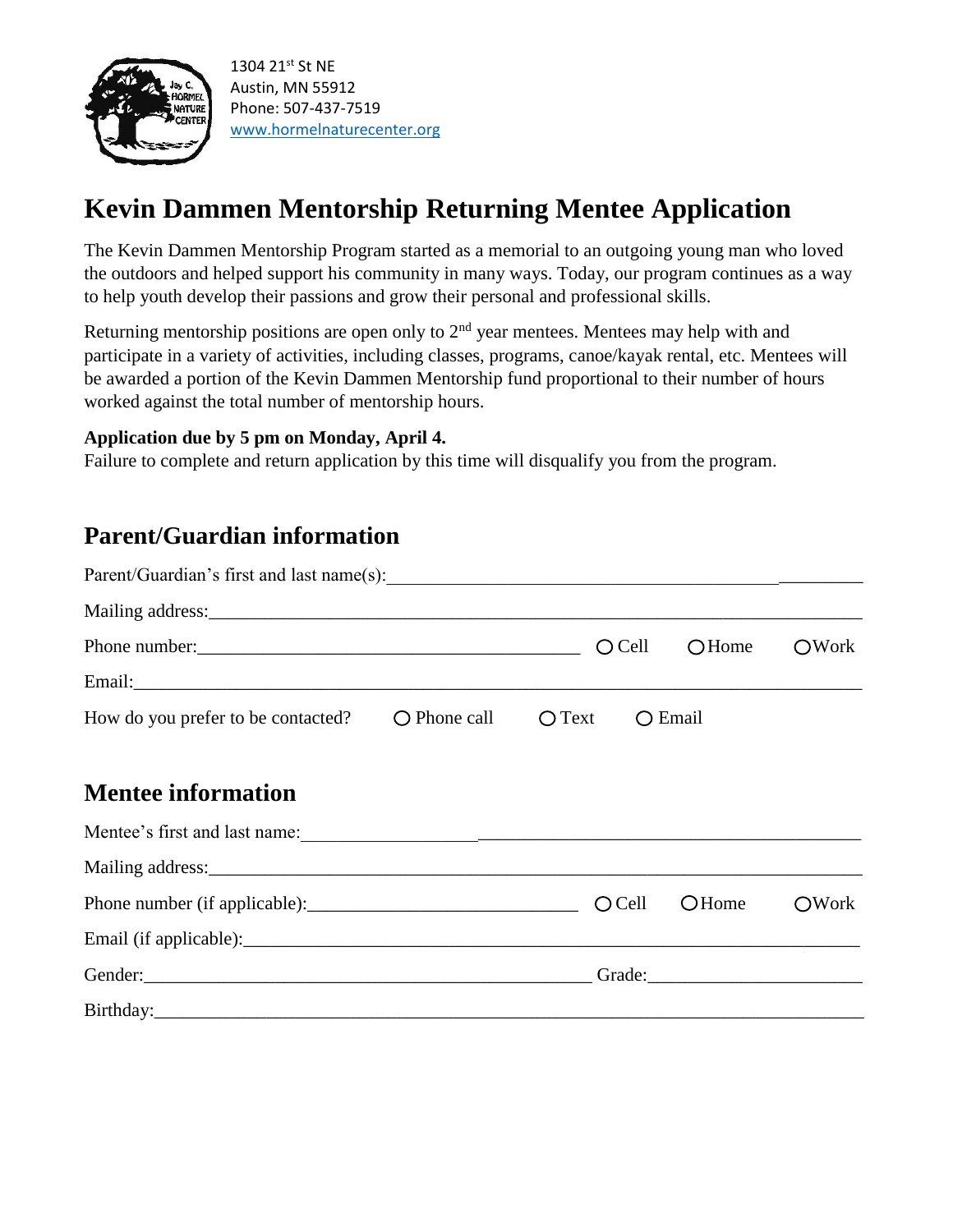

### **Mentee information continued**

Please list any health concerns, such as allergies, mental health conditions, or other concerns.

You will be helping during the week day, weekends, and Nature Play Thursdays. How many days a week will you be able to commit to the Nature Center vs. other summer activities?

\_\_\_\_\_\_\_\_\_\_\_\_\_\_\_\_\_\_\_\_\_\_\_\_\_\_\_\_\_\_\_\_\_\_\_\_\_\_\_\_\_\_\_\_\_\_\_\_\_\_\_\_\_\_\_\_\_\_\_\_\_\_\_\_\_\_\_\_\_\_\_\_\_\_\_\_\_\_\_\_\_\_\_\_ \_\_\_\_\_\_\_\_\_\_\_\_\_\_\_\_\_\_\_\_\_\_\_\_\_\_\_\_\_\_\_\_\_\_\_\_\_\_\_\_\_\_\_\_\_\_\_\_\_\_\_\_\_\_\_\_\_\_\_\_\_\_\_\_\_\_\_\_\_\_\_\_\_\_\_\_\_\_\_\_\_\_\_\_

\_\_\_\_\_\_\_\_\_\_\_\_\_\_\_\_\_\_\_\_\_\_\_\_\_\_\_\_\_\_\_\_\_\_\_\_\_\_\_\_\_\_\_\_\_\_\_\_\_\_\_\_\_\_\_\_\_\_\_\_\_\_\_\_\_\_\_\_\_\_\_\_\_\_\_\_\_\_\_\_\_\_\_\_ \_\_\_\_\_\_\_\_\_\_\_\_\_\_\_\_\_\_\_\_\_\_\_\_\_\_\_\_\_\_\_\_\_\_\_\_\_\_\_\_\_\_\_\_\_\_\_\_\_\_\_\_\_\_\_\_\_\_\_\_\_\_\_\_\_\_\_\_\_\_\_\_\_\_\_\_\_\_\_\_\_\_\_\_ \_\_\_\_\_\_\_\_\_\_\_\_\_\_\_\_\_\_\_\_\_\_\_\_\_\_\_\_\_\_\_\_\_\_\_\_\_\_\_\_\_\_\_\_\_\_\_\_\_\_\_\_\_\_\_\_\_\_\_\_\_\_\_\_\_\_\_\_\_\_\_\_\_\_\_\_\_\_\_\_\_\_\_\_

\_\_\_\_\_\_\_\_\_\_\_\_\_\_\_\_\_\_\_\_\_\_\_\_\_\_\_\_\_\_\_\_\_\_\_\_\_\_\_\_\_\_\_\_\_\_\_\_\_\_\_\_\_\_\_\_\_\_\_\_\_\_\_\_\_\_\_\_\_\_\_\_\_\_\_\_\_\_\_\_\_\_\_\_ \_\_\_\_\_\_\_\_\_\_\_\_\_\_\_\_\_\_\_\_\_\_\_\_\_\_\_\_\_\_\_\_\_\_\_\_\_\_\_\_\_\_\_\_\_\_\_\_\_\_\_\_\_\_\_\_\_\_\_\_\_\_\_\_\_\_\_\_\_\_\_\_\_\_\_\_\_\_\_\_\_\_\_\_ \_\_\_\_\_\_\_\_\_\_\_\_\_\_\_\_\_\_\_\_\_\_\_\_\_\_\_\_\_\_\_\_\_\_\_\_\_\_\_\_\_\_\_\_\_\_\_\_\_\_\_\_\_\_\_\_\_\_\_\_\_\_\_\_\_\_\_\_\_\_\_\_\_\_\_\_\_\_\_\_\_\_\_\_

Can you reliably get to the Nature Center for work when needed?\_\_\_\_\_\_\_\_\_\_\_\_\_\_\_\_\_\_\_\_\_\_\_\_\_\_\_\_\_\_\_

What is something you struggled with previous year(s)?  $\Box$ 

What do you feel you need more training in to be successful in the program? \_\_\_\_\_\_\_\_\_\_\_\_\_\_\_\_\_\_\_\_\_\_

What goals do you have for the mentorship program? What do you hope to gain from your experience? \_\_\_\_\_\_\_\_\_\_\_\_\_\_\_\_\_\_\_\_\_\_\_\_\_\_\_\_\_\_\_\_\_\_\_\_\_\_\_\_\_\_\_\_\_\_\_\_\_\_\_\_\_\_\_\_\_\_\_\_\_\_\_\_\_\_\_\_\_\_\_\_\_\_\_\_\_\_\_\_\_\_\_\_

\_\_\_\_\_\_\_\_\_\_\_\_\_\_\_\_\_\_\_\_\_\_\_\_\_\_\_\_\_\_\_\_\_\_\_\_\_\_\_\_\_\_\_\_\_\_\_\_\_\_\_\_\_\_\_\_\_\_\_\_\_\_\_\_\_\_\_\_\_\_\_\_\_\_\_\_\_\_\_\_\_\_\_\_ \_\_\_\_\_\_\_\_\_\_\_\_\_\_\_\_\_\_\_\_\_\_\_\_\_\_\_\_\_\_\_\_\_\_\_\_\_\_\_\_\_\_\_\_\_\_\_\_\_\_\_\_\_\_\_\_\_\_\_\_\_\_\_\_\_\_\_\_\_\_\_\_\_\_\_\_\_\_\_\_\_\_\_\_

\_\_\_\_\_\_\_\_\_\_\_\_\_\_\_\_\_\_\_\_\_\_\_\_\_\_\_\_\_\_\_\_\_\_\_\_\_\_\_\_\_\_\_\_\_\_\_\_\_\_\_\_\_\_\_\_\_\_\_\_\_\_\_\_\_\_\_\_\_\_\_\_\_\_\_\_\_\_\_\_\_\_\_\_ \_\_\_\_\_\_\_\_\_\_\_\_\_\_\_\_\_\_\_\_\_\_\_\_\_\_\_\_\_\_\_\_\_\_\_\_\_\_\_\_\_\_\_\_\_\_\_\_\_\_\_\_\_\_\_\_\_\_\_\_\_\_\_\_\_\_\_\_\_\_\_\_\_\_\_\_\_\_\_\_\_\_\_\_

\_\_\_\_\_\_\_\_\_\_\_\_\_\_\_\_\_\_\_\_\_\_\_\_\_\_\_\_\_\_\_\_\_\_\_\_\_\_\_\_\_\_\_\_\_\_\_\_\_\_\_\_\_\_\_\_\_\_\_\_\_\_\_\_\_\_\_\_\_\_\_\_\_\_\_\_\_\_\_\_\_\_\_\_ \_\_\_\_\_\_\_\_\_\_\_\_\_\_\_\_\_\_\_\_\_\_\_\_\_\_\_\_\_\_\_\_\_\_\_\_\_\_\_\_\_\_\_\_\_\_\_\_\_\_\_\_\_\_\_\_\_\_\_\_\_\_\_\_\_\_\_\_\_\_\_\_\_\_\_\_\_\_\_\_\_\_\_\_

Is there anything else you would like us to know about you?

#### **After providing all the above information AND reading the expectations page, please sign below.**

By signing this page, I confirm my interest in and commitment to the Dammen Mentorship Program.

|  | <b>Mentee's Signature:</b> |  |  |  |
|--|----------------------------|--|--|--|
|--|----------------------------|--|--|--|

By signing below, I confirm my child's interest in the Dammen Mentorship Program and my commitment to help them be successful in the program.

**Parent/Guardian Signature:\_\_\_\_\_\_\_\_\_\_\_\_\_\_\_\_\_\_\_\_\_\_\_\_\_\_\_\_\_\_\_\_\_\_\_\_\_\_\_\_ Date:\_\_\_\_\_\_\_\_\_\_\_\_\_\_**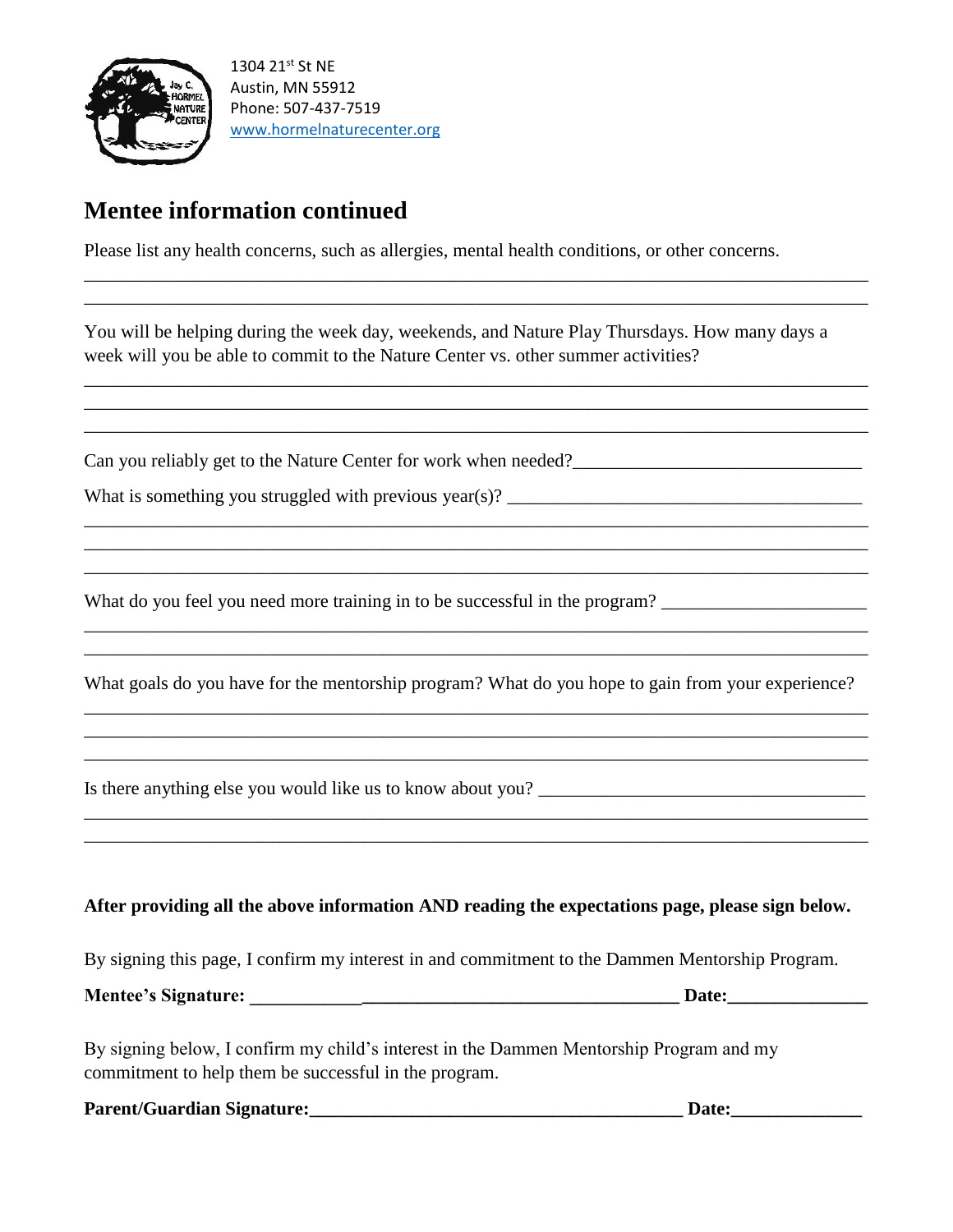

## **Mentorship Expectations**

- 1. **Be punctual and dependable!** We rely on the help our mentees provide but understand that schedules change. If you will be unable to make it to your shift, please inform Nature Center staff as soon as possible.
	- This includes remaining at your assigned station or activity during your shift, though you can always leave for bathroom breaks, more materials, emergencies, etc. We depend on you being where you are and engaging visitors.
- 2. **Take initiative.** There may be small things staff do not notice that can be done around the center. If you notice something, please check in with staff and be willing to help.
- 3. **Be presentable**. Often you will be helping with larger events, and how you act can change how people view the center. Avoid swearing and inappropriate behaviors.
	- You may have your picture taken! There are cameras all over the center and we often take pictures at events. This means there is a good chance you will be in pictures that may be used for a variety of things!
- 4. **Work as a team.** You will rarely be the only person working on something and will often have to work together on tasks. If you have any issues with another mentee or a staff member, please let a staff member know what the issue is.
- 5. **Be engaged!** You will often be helping with classes and activities that you should participate in or help with as much as possible. You will need to communicate with the teacher about what duties you will be expected to perform for that class. Please let a staff member know if you are unsure what you should be doing or are uncomfortable performing a task.

### 6. **Required attendance for the following training and special events: Choose one to attend: May 27, June 1, or June 2 from 3:30 p.m. to 5:00 p.m.**

Nature Center orientation and training, canoe/ kayak rentals, critter feeding, snake handling, class responsibilities and more.

**Required Mentee team-building event on Tuesday, June 7, from 1-4 p.m.** This team-building event is meant to introduce you to each other, start building teamwork skills, and allow you to ask any questions you may have. It is **MANDATORY** for all selected mentees unless otherwise stated by staff. Scott Hanna is the presenter/instructor.

**Required Dammen Adventure Family Fun Day- Saturday, July 23; 8:30 a.m.–4:30 p.m.**

This is a fundraiser for the Kevin Dammen Mentorship program of survival-themed games and challenges like archery, throwing an atlatl, mini-games, and more in this enjoyable family fun day event! Mentees can choose to work one am shift 8:30 a.m. - 12:30 p.m. or afternoon 12:30 p.m. - 4:30 p.m. or all day. The event runs 9:30 a.m. - 3:30 p.m.

### **Complimentary lunch and games on Friday, August 19, 12 noon to 2:00 p.m.**

7. **Mentee hours will vary.** You may be scheduled for morning, afternoon, or evening shifts throughout the week including weekends. We schedule around your available dates.